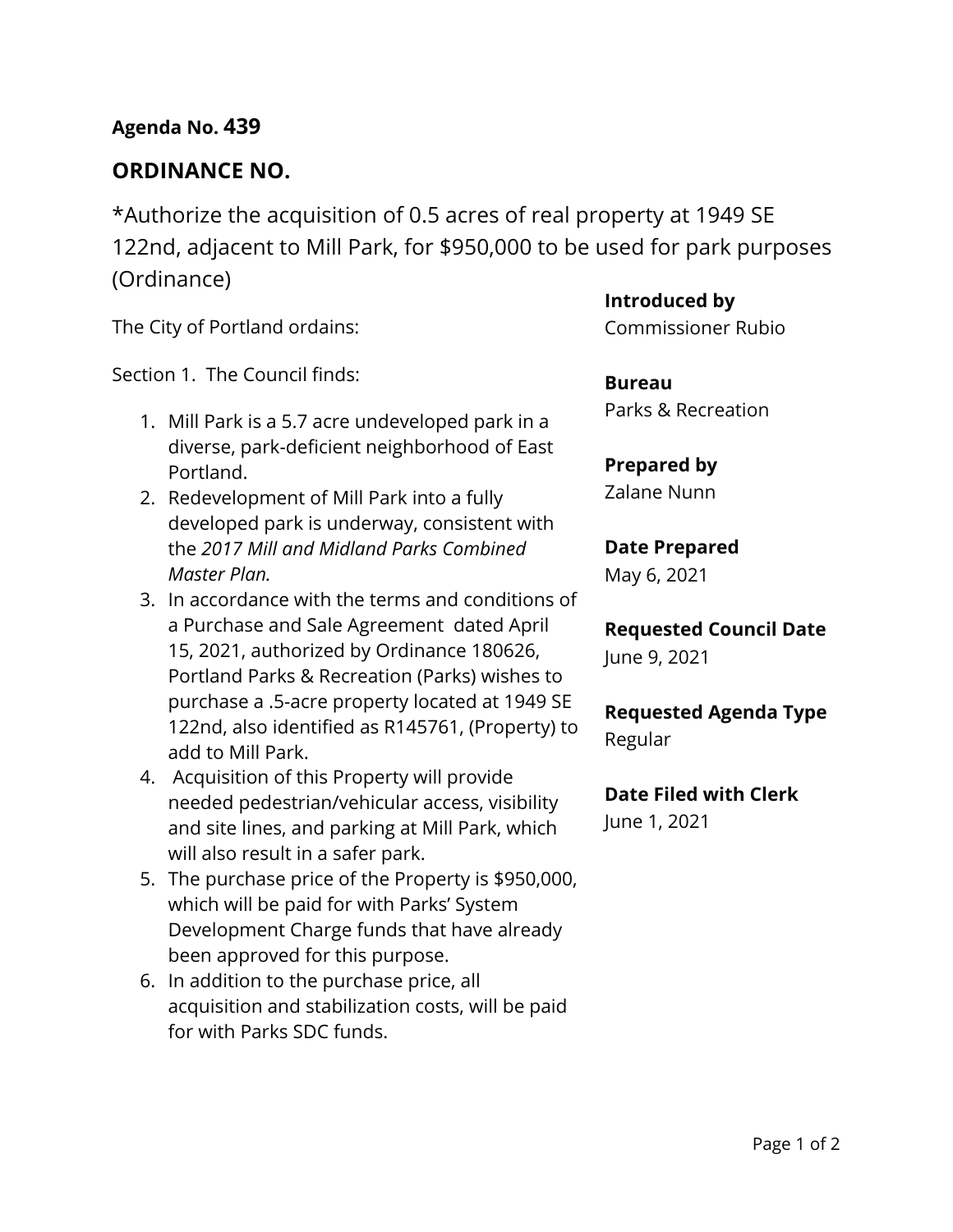7. Operations & Maintenance funds for this Property will be included in a future O&M request for the new Mill Park.

NOW, THEREFORE, the Council directs:

- A. The Director of Parks is authorized to execute all closing documents and take all other actions necessary to close the transaction in accordance with the Agreement and any amendments thereto. All documents will be approved as to form by the City Attorney prior to execution;
- B. The Director of Parks is directed to deposit from Park SDC funds the purchase price and closing costs into an escrow account established for the purpose of the acquisition of the Property;
- C. The Director of Parks is directed to place the Property in the Parks' inventory, upon closing.

Section 2. The Council declares that an emergency exists in order to avoid further delay in the acquisition of the Property; therefore, this Ordinance shall be in force and effect from and after its passage by Council.

Passed by Council:

# **MARY HULL CABALLERO**

Auditor of the City of Portland

Action Taken:

By

Deputy

| Commissioners voted as follows (Yea or Nay) |  |  |  |
|---------------------------------------------|--|--|--|
|                                             |  |  |  |

Rubio -

Ryan -

Hardesty -

Mapps -

Wheeler -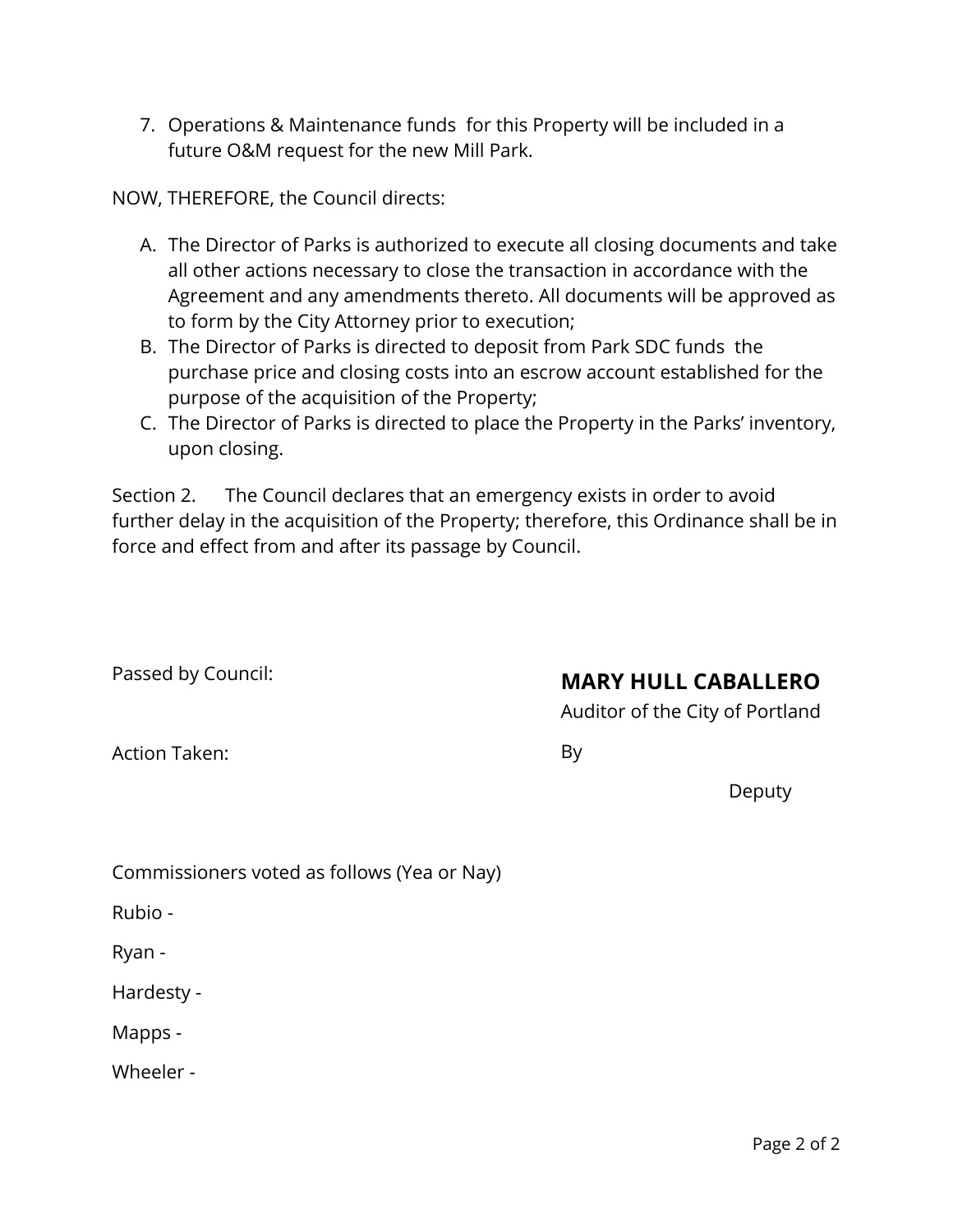### **IMPACT STATEMENT**

**Legislation title:** \*Authorize the acquisition of 0.5 acres of real property at 1949 SE 122nd, adjacent to Mill Park, for \$950,000 to be used for park purposes (Ordinance)

| <b>Contact name:</b>  | Zalane Nunn Petersen                                     |
|-----------------------|----------------------------------------------------------|
| <b>Contact phone:</b> | 503-858-4123                                             |
|                       | <b>Presenter name:</b> Zalane Nunn & Robin Johnson Craig |

#### **Purpose of proposed legislation and background information:**

Mill Park is a 5.66-acre undeveloped neighborhood park located in a diverse, parks-deficient area of East Portland, near SE 122<sup>nd</sup> Avenue. The park has very little street frontage, which results in poor visibility and limited pedestrian and vehicular access to the park. The limited visibility and physical access into and out of the park were one of the main constraints identified by the public and design team in the *2017 Mill and Midland Parks Combined Master Plan*.

This ordinance authorizes the acquisition of .5 acres of land at 1949 SE 122<sup>nd</sup> Avenue, adjacent to the park. The acquisition is intended to help solve the access and visibility issues, as well as provide needed parking.

### **Financial and budgetary impacts:**

- The purchase price of \$950,000, along with all related acquisition and stabilization costs, will be paid for with Parks' SDC funds that have been approved for this purpose.
- The property has a building that will be removed, as it is not needed for Park purposes. The costs of removal also will be paid for with SDC funds.
- Operations & Maintenance funds for this property will be included in a future O&M request for the new Mill Park. No O&M is being requested at this time as interim costs will be minimal.
- There are no budget impacts for FY20-21.
- No revenue is expected from this acquisition.
- Staffing levels will not be impacted.

#### **Community impacts and community involvement:**

This acquisition will become part of Mill Park. Mill Park, which is currently undeveloped, is in a parks-deficient neighborhood in East Portland. Once developed, Mill Park will serve a total of 1,440 households for the neighborhood level of service area, with 881 new and unique households not currently served by a neighborhood park. While the acquisition itself has not included a public process, there was public involvement for the Master Plan and significant public input will be sought as development plans progress.